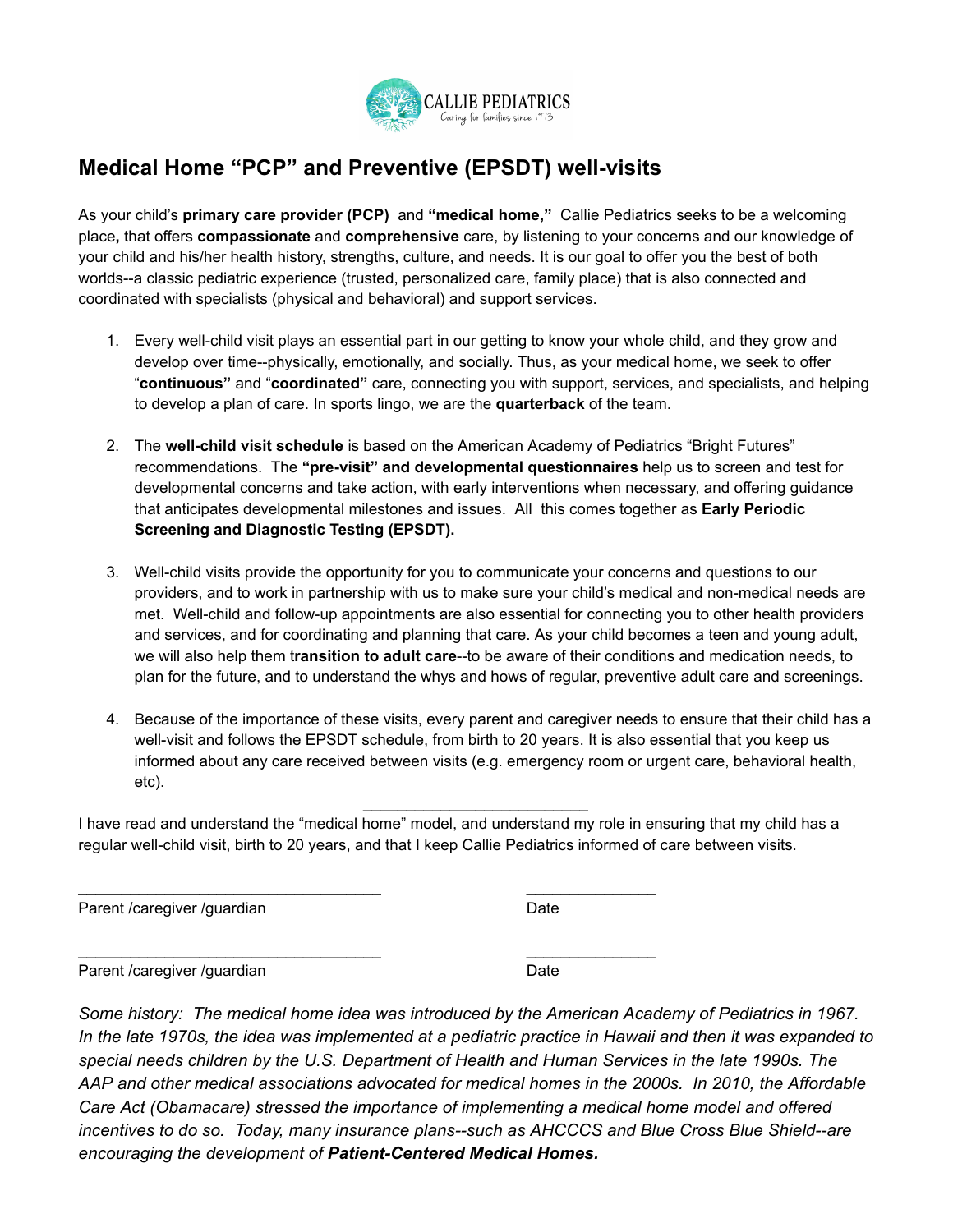

In order for our office to operate effectively and provide the best care for your children and family, Callie Pediatrics is implementing an **Appointment No Show /Cancellation Policy** effective **01 Aug. 2020.**

**Why? No Show** and **canceled/rescheduled** appointments affect our ability to provide continuity of care, as each appointment requires preparation and coordination. As a small private practice that provides personalized care, we don't have the ability or capacity to repeatedly schedule and reschedule appointments, especially during summer physicals and winter sick seasons. A no-show or late cancel also negatively impacts other patients who need appointments, as it is too late to fill that slot.

**The Policy:** If for any reason you are unable to keep your child's appointment, a parent/guardian must contact our office **at least 24 hours** before the scheduled appointment time. After three no-shows for one child, or five total for a family, in a 12-month time period, dismissal may apply to all family members seen by the practice. Callie Pediatrics will follow the following protocol for No Shows within a 12-month period:

- **1st and 2nd occurrence:** An attempt will be made to contact parent/guardian (via text and/or phone) and remind them of No-Show policy. Appointments will also be rescheduled.
- **3rd occurrence (or 5 total, for a whole family):** An attempt will be made to call parent/guardian and a letter may be mailed to the address on file informing of dismissal.
- **Dismissal:** Callie Pediatrics will provide continuity of care (e.g. medication if necessary) for 30 days. Dismissal will apply to all family members seen by the practice.

Callie Pediatrics is not responsible for inaccurate phone numbers and addresses. It is the parent/guardian responsibility to keep this information current with our office.

## **I have read and understand the Callie Pediatrics No Show / Cancellation Policy.**

 $\frac{1}{2}$  ,  $\frac{1}{2}$  ,  $\frac{1}{2}$  ,  $\frac{1}{2}$  ,  $\frac{1}{2}$  ,  $\frac{1}{2}$  ,  $\frac{1}{2}$  ,  $\frac{1}{2}$  ,  $\frac{1}{2}$  ,  $\frac{1}{2}$  ,  $\frac{1}{2}$  ,  $\frac{1}{2}$  ,  $\frac{1}{2}$  ,  $\frac{1}{2}$  ,  $\frac{1}{2}$  ,  $\frac{1}{2}$  ,  $\frac{1}{2}$  ,  $\frac{1}{2}$  ,  $\frac{1$ 

 $\frac{1}{2}$  ,  $\frac{1}{2}$  ,  $\frac{1}{2}$  ,  $\frac{1}{2}$  ,  $\frac{1}{2}$  ,  $\frac{1}{2}$  ,  $\frac{1}{2}$  ,  $\frac{1}{2}$  ,  $\frac{1}{2}$  ,  $\frac{1}{2}$  ,  $\frac{1}{2}$  ,  $\frac{1}{2}$  ,  $\frac{1}{2}$  ,  $\frac{1}{2}$  ,  $\frac{1}{2}$  ,  $\frac{1}{2}$  ,  $\frac{1}{2}$  ,  $\frac{1}{2}$  ,  $\frac{1$ 

Patient, Parent, or Guardian Signature Date Date Date

Patient, Parent, or Guardian Signature **Date** Date Date